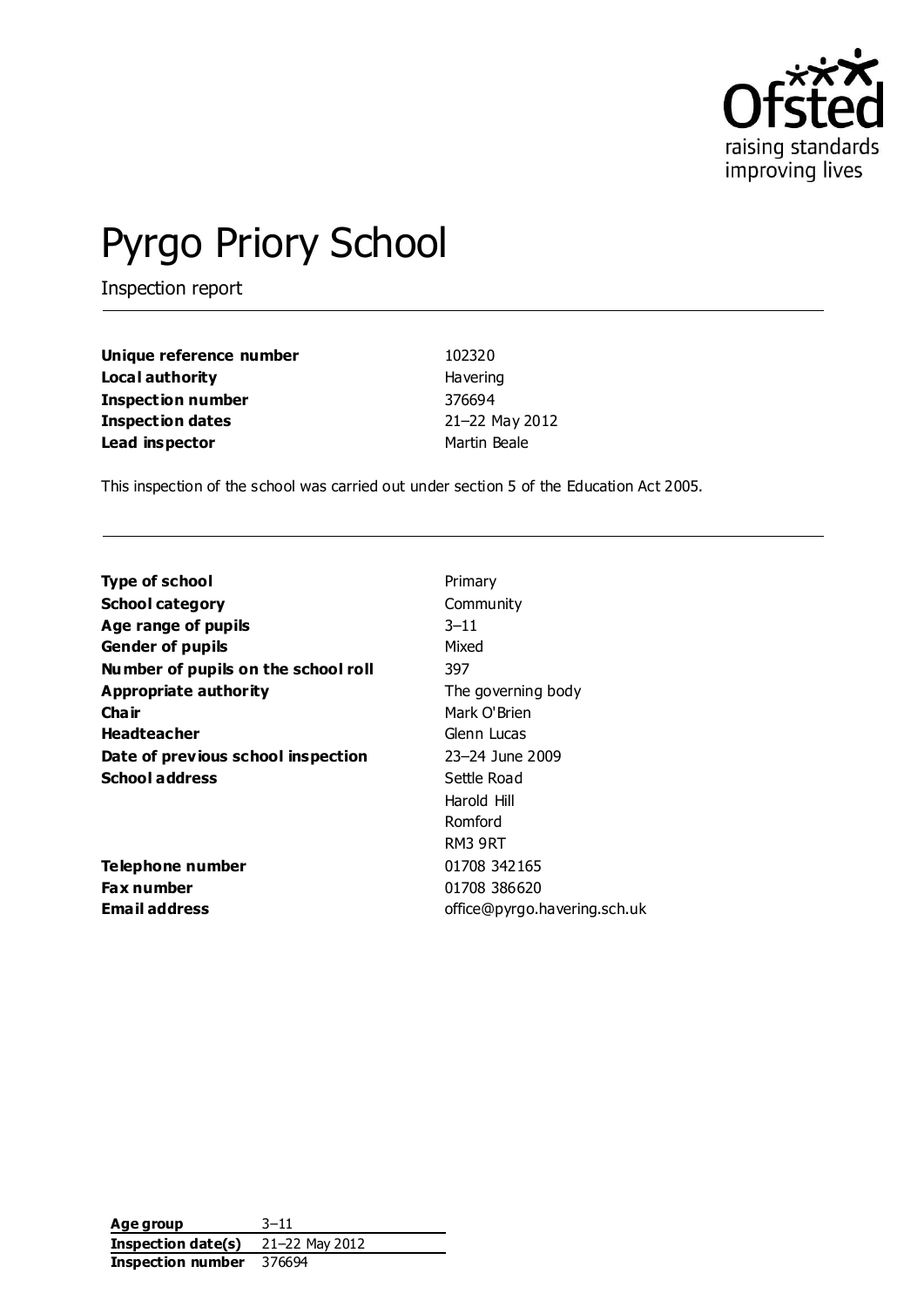

You can use Parent View to give Ofsted your opinion on your child's school. Ofsted will use the information parents and carers provide when deciding which schools to inspect and when.

You can also use Parent View to find out what other parents and carers think about schools in England. You can visit www.parentview.ofsted.gov.uk, or look for the link on the main Ofsted website: www.ofsted.gov.uk

The Office for Standards in Education, Children's Services and Skills (Ofsted) regulates and inspects to achieve excellence in the care of children and young people, and in education and skills for learners of all ages. It regulates and inspects childcare and children's social care, and inspects the Children and Family Court Advisory Support Service (Cafcass), schools, colleges, initial teacher training, work-based learning and skills training, adult and community learning, and education and training in prisons and other secure establishments. It assesses council children's services, and inspects services for looked after children, safeguarding and child protection.

Further copies of this report are obtainable from the school. Under the Education Act 2005, the school must provide a copy of this report free of charge to certain categories of people. A charge not exceeding the full cost of reproduction may be made for any other copies supplied.

If you would like a copy of this document in a different format, such as large print or Braille, please telephone 0300 123 4234, or email enquiries@ofsted.gov.uk.

You may copy all or parts of this document for non-commercial educational purposes, as long as you give details of the source and date of publication and do not alter the information in any way.

To receive regular email alerts about new publications, including survey reports and school inspection reports, please visit our website and go to 'Subscribe'.

Piccadilly Gate Store St **Manchester** M1 2WD

T: 0300 123 4234 Textphone: 0161 618 8524 E: enquiries@ofsted.gov.uk W: www.ofsted.gov.uk



© Crown copyright 2012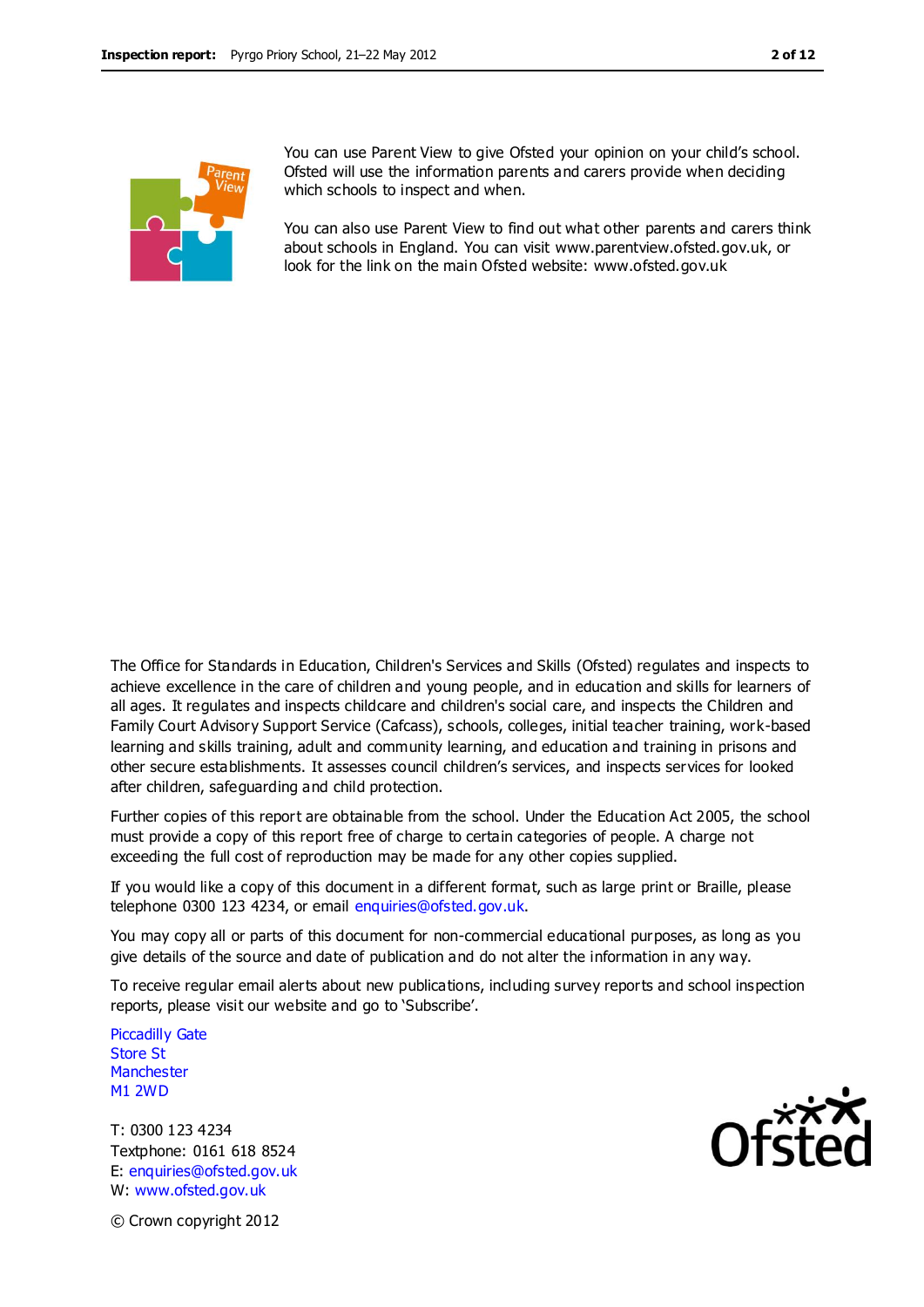## **Introduction**

| Inspection team |                             |
|-----------------|-----------------------------|
| Martin Beale    | <b>Additional Inspector</b> |
| Lynn Lowery     | <b>Additional Inspector</b> |
| Linda Chesworth | <b>Additional Inspector</b> |

This inspection was carried out with two days' notice. Over 10 hours were spent observing teaching and learning in parts of 24 lessons taught by 14 members of staff. Inspectors held discussions with pupils about their learning and heard pupils read. They met with staff and members of the governing body, including the Chair. They observed the school's work, and scrutinised pupils' books, assessment data and case studies of specific pupils. The inspection team also looked at evidence of the school's self-evaluation and improvement planning. Questionnaires returned by 74 parents and carers were analysed.

## **Information about the school**

Pupil numbers are rising in this large primary school. A quarter of pupils are from a wide range of minority ethnic backgrounds, including a small number of Traveller children. Few pupils speak English as an additional language. The proportion of pupils known to be eligible for free school meals is above average as is the proportion with disabilities and those with special educational needs supported with additional help at school action plus or with a statement of special educational needs. More pupils than in other primary schools join or leave other than at the usual times. Children in the Early Years Foundation Stage are taught in a Nursery and two Reception classes and pupils at Key Stage 2 are taught in six mixed-age classes. The school has received the Primary Quality Mark for Basic Skills teaching. The school meets the current floor standards, which set the government's minimum expectations for attainment and progress. The headteacher has been appointed since the last inspection, as have several other members of staff.

The school hosts a privately run after-school club. This provision is not managed by the governing body and as such is inspected separately.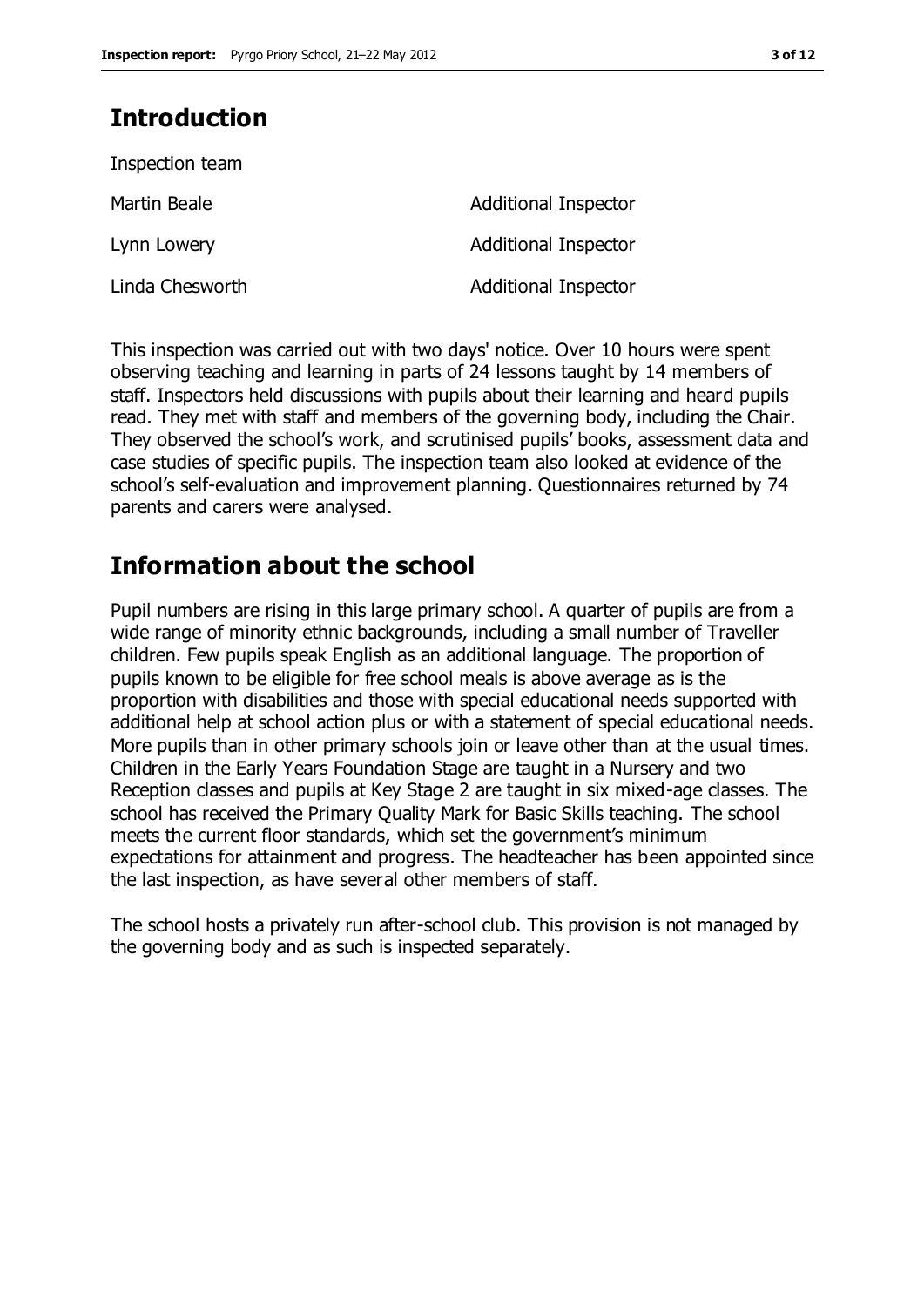## **Inspection judgements**

| <b>Overall effectiveness</b>          |  |
|---------------------------------------|--|
|                                       |  |
| <b>Achievement of pupils</b>          |  |
| <b>Quality of teaching</b>            |  |
| <b>Behaviour and safety of pupils</b> |  |
| <b>Leadership and management</b>      |  |

## **Key findings**

- This is a good school. The engagement with parents and carers is one of its key strengths and contributes significantly to the pupils' successful learning and development. The school is not outstanding because progress is only satisfactory in the Early Years Foundation Stage and boys achieve less well than girls, especially in writing. Not all teaching is consistently of good quality across the school.
- Pupils make good progress by Year 6 from their starting points and from whatever time they join the school. Attainment is broadly average in English and mathematics by the end of Year 6. The pupils' writing has improved and become more imaginative because of changes introduced this year. Pupils deepen their mathematical understanding when applying their skills in solving problems, although questioning skills to check pupils' understanding could be improved.
- At its best, teaching is engaging and stimulates the pupils' imaginations. Most lessons move learning forward at a fast pace in calm and well-managed classrooms. However, not all teachers are clear in planning and explaining to pupils what they are to learn in lessons rather than what they are to do, and marking in mathematics does not consistently help pupils improve their work.
- Pupils feel safe in school and their good behaviour and positive attitudes make the school a harmonious and purposeful environment in which to learn and develop. Pupils respond well to their teachers, enabling lessons to flow smoothly. They undertake responsibilities as prefects, school council representatives and play leaders with pride.
- The school is well placed to improve further. The headteacher is building on the school's successes in recent years, ably supported by skilled subject leaders and an effective governing body. Teaching is improving through the continuous drive on managing the performance of staff and by teachers working closely together to share their expertise.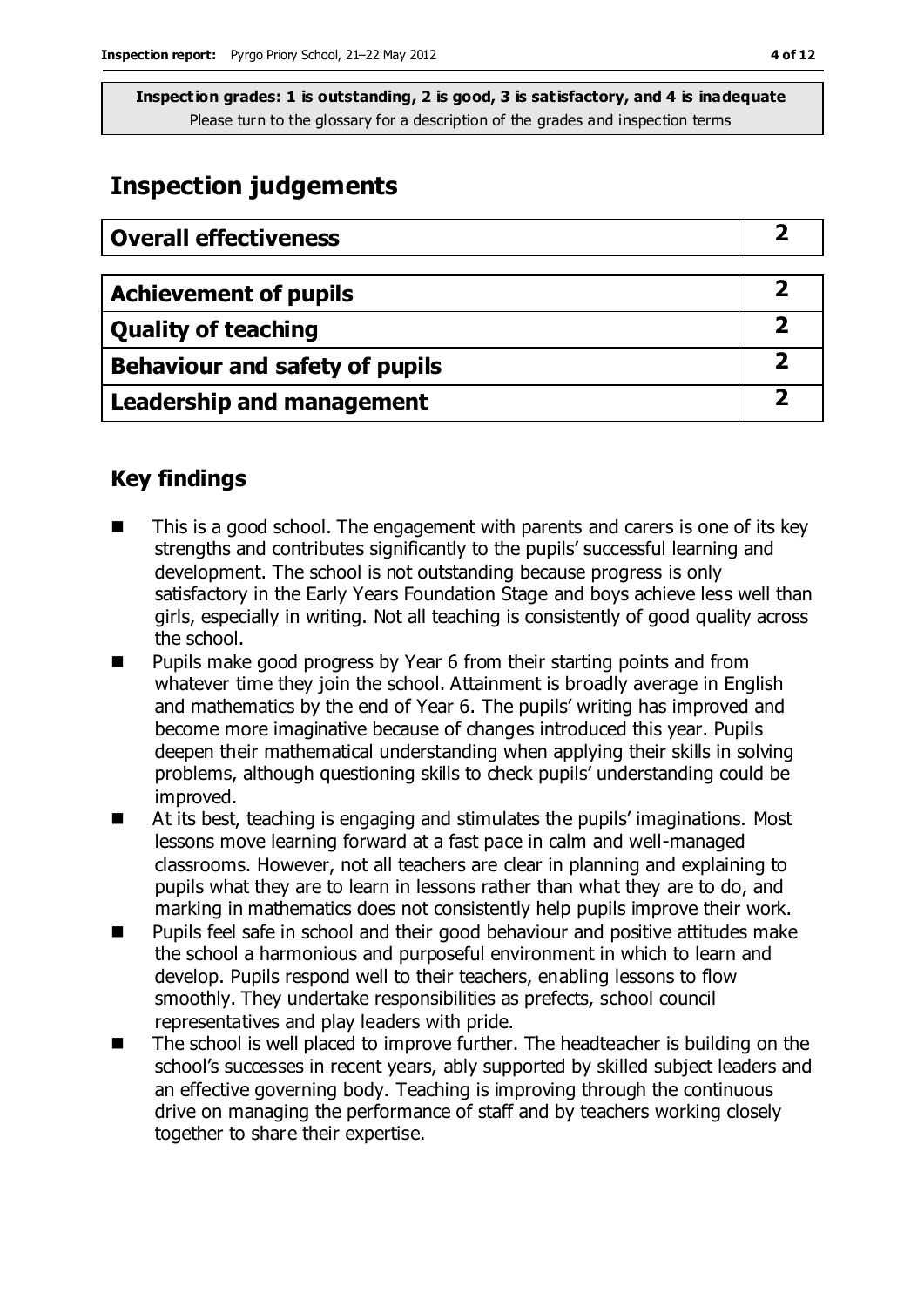## **What does the school need to do to improve further?**

- Increase the proportion of good and better teaching in order to accelerate learning and progress by:
	- developing teachers' explanations and questioning skills to check pupils'  $\equiv$ understanding
	- providing more effective feedback through marking in mathematics on the steps pupils need to take to meet their targets
	- basing lesson planning on what the pupils are expected to learn in each lesson rather than on the activities to be undertaken
	- increasing the pace of learning in lessons to develop pupils' knowledge  $\qquad \qquad$ and skills in using letters and sounds.
- Raise the achievement of children in the Early Years Foundation Stage by:
	- ensuring that all children, and particularly boys, stay engaged with tasks and learn to share, take turns and work collaboratively
	- making more effective use of the outdoor environment so that children's learning is linked more closely to their activities inside the classroom
	- providing more opportunities for children, especially boys, to develop their writing through activities both inside and outdoors.

## **Main report**

#### **Achievement of pupils**

Inspection evidence supports the strongly held view of parents and carers that their children make good progress, although this is less consistent in the lower years than at Key Stage 2. Year 6 test results fell in 2010 but rose again in 2011 to a broadly average level. Almost all pupils reached the nationally expected Level 4, giving them a firm platform for success at secondary school. Fewer pupils exceeded this level in mathematics than in English, but action taken this year has closed this gap.

Children make satisfactory progress in the Early Years Foundation Stage from skills below those expected for their age on entry, particularly in literacy and numeracy. Attainment remains below average by the end of Reception, particularly in these two areas, and the gap between boys and girls in writing emerges here. The emphasis on promoting the children's personal development does not consistently ensure that all boys learn to take turns, share resources and work constructively with others.

Typically, pupils develop new skills quickly, and consolidate these well by their application in different contexts, such as when solving problems. For example, pupils in Years 3 and 4 used their understanding of place value well to order whole numbers up to 1000 and pupils in Year 6 discussed how to add two amounts of money quickly when solving complex problems. Disabled pupils and those with special educational needs also make good progress. Carefully planned actions to meet their targets enable these pupils to access all areas of learning.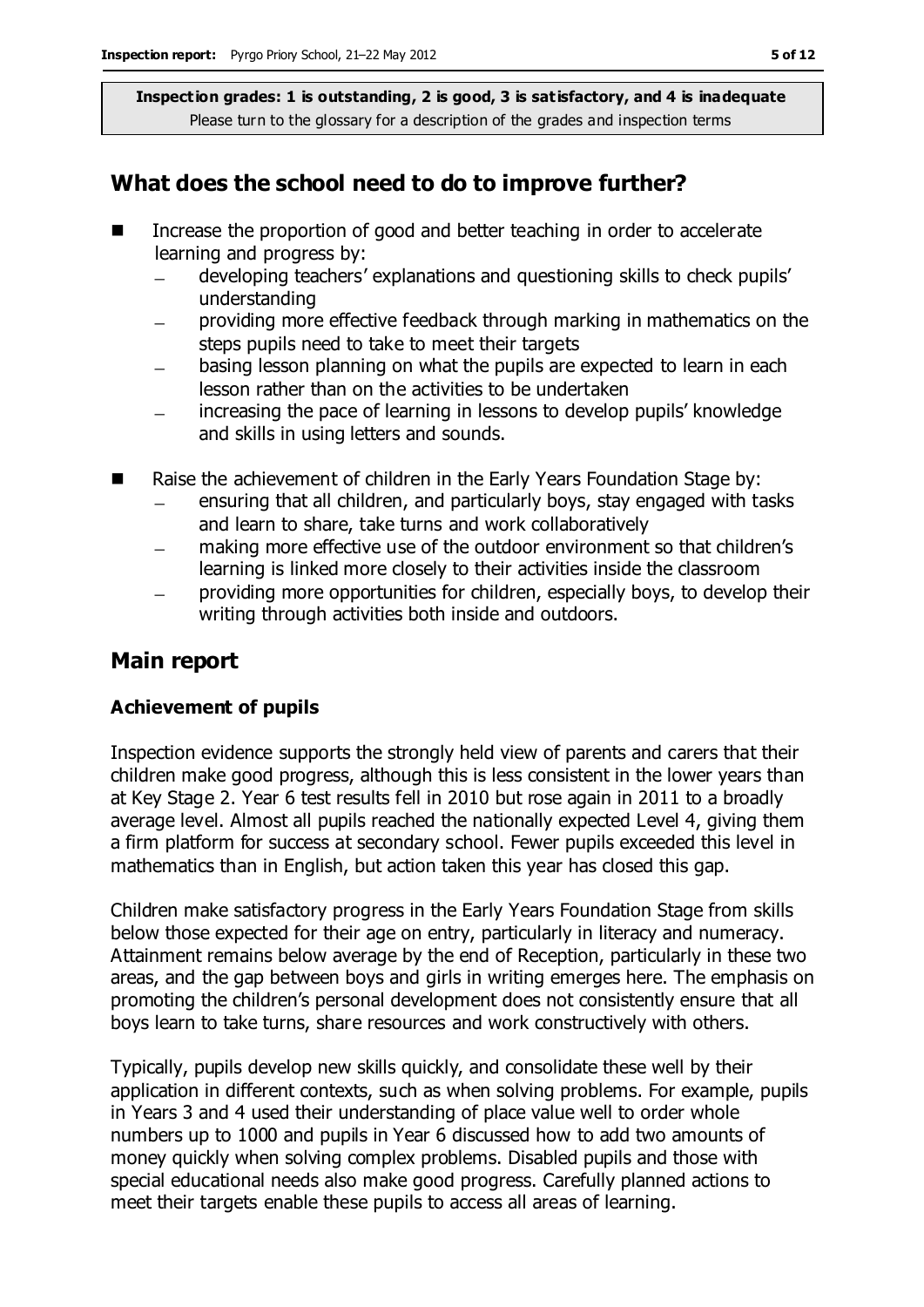The school's action to improve writing is leading to accelerating progress, particularly at Key Stage 2. As a result, the gap between boys' attainment and that of boys nationally has closed significantly. Contexts for writing are engaging because they are linked closely to topic themes or the book being studied. For example, pupils in an upper ability Year 6 group created a 'freeze-frame' of a scene from 'Floodland' to stimulate ideas for extending the use of complex sentences in their writing. The development of early reading skills such as letters and sounds is satisfactory, but attainment in reading is below average by the end of Year 2. The pupils' progress accelerates at Key Stage 2 so that attainment in reading is broadly average by the end of Year 6. Many pupils develop a genuine love of literature as they get older; one Year 6 girl said, 'I am passionate about reading.'

#### **Quality of teaching**

Many of the qualities of the most effective teaching were observed in an absorbing Year 6 English lesson. This supports the strongly held view of parents, carers and their children that teaching is good. High expectations were reflected in careful planning, engaging methods and a high level of challenge. The teacher was explicit about what the pupils were to learn, rather than what was to be completed as was seen in some other lessons. The teacher's dynamic style motivated the pupils, generating pace throughout the lesson. Pupils were given many opportunities to practise a range of skills as they identified the types of text used in non-fiction. The teacher's skilled questioning sustained their interest and moved learning forward rapidly, but this is not a consistent feature of all lessons. Marking of writing generally across the school contributes significantly to the pupils' good progress. As leaders have recently identified, this is not the case in mathematics, as marking does not consistently help pupils understand their targets and the steps needed to achieve them.

Reading is taught well and more effectively at Key Stage 2 than in lower years. Sessions teaching letters and sounds to younger pupils move their learning forward at no more than a sound pace. Lessons are planned well to develop other reading skills, such as comprehension, and promote an interest in different forms of literature. The most effective teaching observed encouraged pupils to be creative and stimulated their imaginations when responding to literature. Pupils in Years 3 and 4 greatly enjoyed watching, on video, the performance of a poem in Jamaican dialect by the poet herself, before looking closely at her other poems. Teachers also promote teamwork well, through collaboration on tasks and in discussion.

The specific difficulties of disabled pupils and those with special educational needs are identified swiftly and action is taken to meet pupils' individual targets. Teaching assistants make a significant contribution to meeting the learning needs of individuals.

Teachers in the Nursery and Reception classes plan interesting activities covering all areas of learning through themes such as 'The Jubilee'. However, they do not ensure that boys persevere with tasks for long enough and not all activities outside have a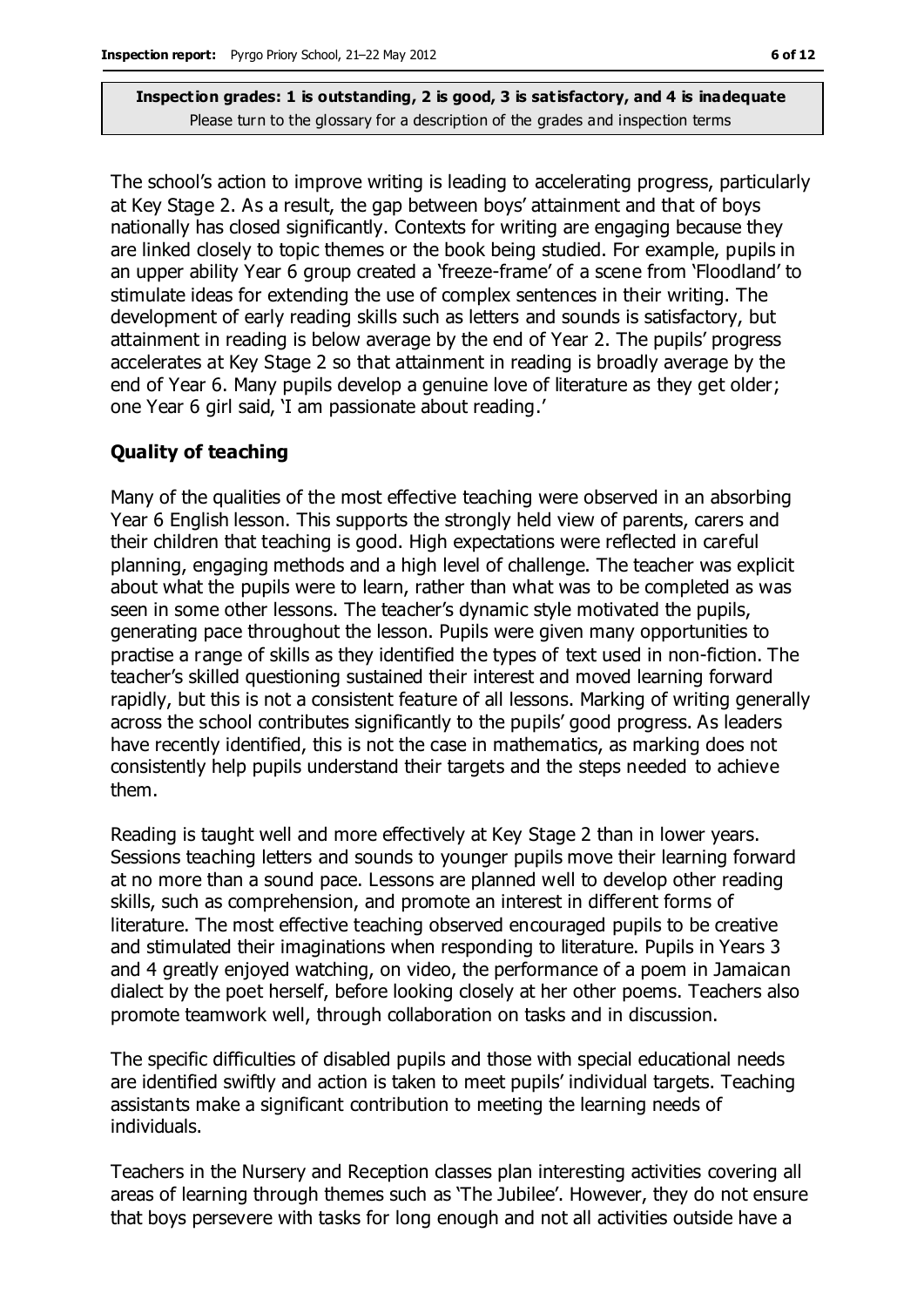clear purpose or link to learning indoors.

#### **Behaviour and safety of pupils**

Pupils show respect for others and are aware of the impact of their actions. Individuals go out of their way to help others, showing initiative when organising lunchtime activities to help pupils develop their mental arithmetic skills through computer games and helping newcomers settle in quickly. Pupils are mostly keen to learn, concentrate hard and show determination when tackling difficult work, although a small number of boys do give up too easily. There are many success stories of pupils who have more difficulty in managing their own behaviour being helped to modify their conduct through individual support and guidance. Records confirm that, with the exception of a few isolated incidents, the good behaviour seen during the inspection is typical for the school.

Pupils say how safe they feel in school, which is a view supported by their parents. Pupils are aware how to keep themselves safe when using new technology and the internet and through road safety training. They understand what constitutes bullying and say there are a few isolated incidents of name-calling or unhappiness when friends fall out. They are confident when any poor behaviour or bullying does occur that the school takes it seriously and sorts it out quickly. Parents and carers concur with this view. The school's rigorous action leads to rising attendance as pupils move up through the school, although not all parents and carers support the school's drive to improve attendance and punctuality. Several Traveller children have almost full attendance this year but rates vary.

#### **Leadership and management**

Equality of opportunity and tackling discrimination are firmly at the heart of the school's work. The headteacher and governors are determined that all members of staff remain fully focused on identifying and breaking down potential barriers that might impede learning and development. At the same time, the rigorous monitoring of teaching and analysis of assessment data identify where improvement is needed on an individual as well as a collective basis. Personalised training such as observing good practice by working alongside experts has helped maintain good quality teaching. Consequently, any gaps in performance, such as in boys' writing or between English and mathematics at higher levels, are closing rapidly.

The governing body is both challenging and supportive. It is fully involved in planning for the school's future and holding the headteacher and staff accountable for improving its performance. Governors take very seriously their responsibility for ensuring that safeguarding requirements are met and implemented effectively. Pupils and their circumstances are well known because of the close liaison with families and the sensitive mentoring of pupils. This enables the school to target action carefully when signs of underachievement emerge or in support of Traveller children, almost all of whom are fully engaged in school life.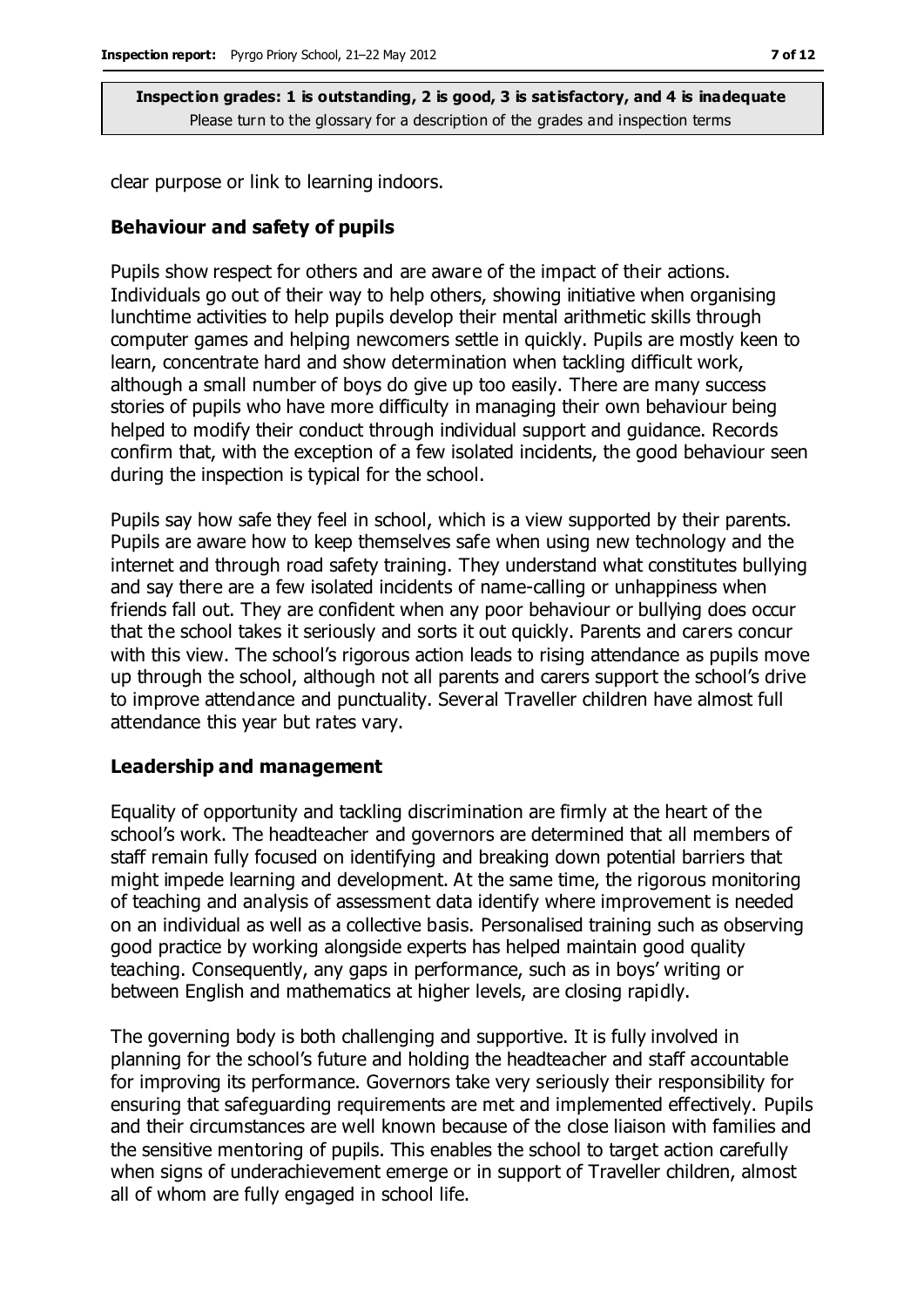The curriculum emphasis is on the development of pupils' basic skills and on their application in different subjects. Linking learning through themes such as 'Olympics' or 'The Jubilee' brings learning to life. Art and music are major features of school life and contribute significantly to the pupils' spiritual, moral, social and cultural development. Provision for sport benefits from lessons and clubs run by the school's sports coach. Provision for information and communication technology includes the recent investment in programmable technology. Pupils have many opportunities to learn about different peoples and cultures. These broaden horizons and help pupils to understand how others live and their place in the world.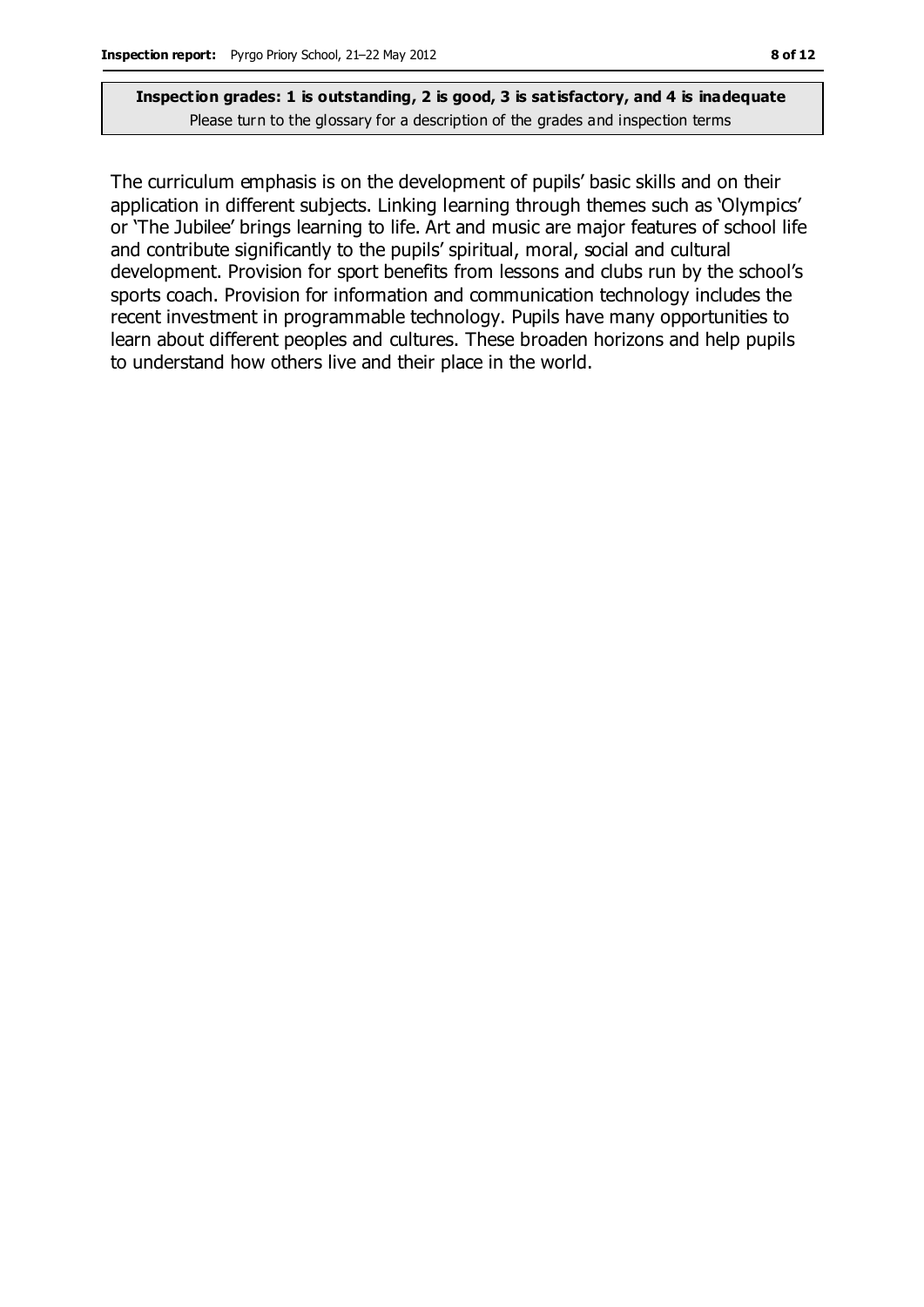## **Glossary**

### **What inspection judgements mean**

| Grade   | <b>Judgement</b> | <b>Description</b>                                            |
|---------|------------------|---------------------------------------------------------------|
| Grade 1 | Outstanding      | These features are highly effective. An outstanding           |
|         |                  | school provides exceptionally well for all its pupils' needs. |
| Grade 2 | Good             | These are very positive features of a school. A school        |
|         |                  | that is good is serving its pupils well.                      |
| Grade 3 | Satisfactory     | These features are of reasonable quality. A satisfactory      |
|         |                  | school is providing adequately for its pupils.                |
| Grade 4 | Inadequate       | These features are not of an acceptable standard. An          |
|         |                  | inadequate school needs to make significant                   |
|         |                  | improvement in order to meet the needs of its pupils.         |
|         |                  | Ofsted inspectors will make further visits until it           |
|         |                  | improves.                                                     |

### **Overall effectiveness of schools**

|                       | Overall effectiveness judgement (percentage of schools) |      |                     |                   |
|-----------------------|---------------------------------------------------------|------|---------------------|-------------------|
| <b>Type of school</b> | <b>Outstanding</b>                                      | Good | <b>Satisfactory</b> | <b>Inadequate</b> |
| Nursery schools       | 54                                                      | 42   |                     |                   |
| Primary schools       | 14                                                      | 49   | 32                  |                   |
| Secondary             | 20                                                      | 39   | 34                  |                   |
| schools               |                                                         |      |                     |                   |
| Special schools       | 33                                                      | 45   | 20                  |                   |
| Pupil referral        |                                                         | 55   | 28                  |                   |
| units                 |                                                         |      |                     |                   |
| All schools           | 16                                                      | 47   | 31                  |                   |

New school inspection arrangements have been introduced from 1 January 2012. This means that inspectors make judgements that were not made previously.

The data in the table above are for the period 1 September to 31 December 2011 and represent judgements that were made under the school inspection arrangements that were introduced on 1 September 2009. These data are consistent with the latest published official statistics about maintained school inspection outcomes (see www.ofsted.gov.uk).

The sample of schools inspected during 2010/11 was not representative of all schools nationally, as weaker schools are inspected more frequently than good or outstanding schools.

Primary schools include primary academy converters. Secondary schools include secondary academy converters, sponsor-led academies and city technology colleges. Special schools include special academy converters and non-maintained special schools.

Percentages are rounded and do not always add exactly to 100.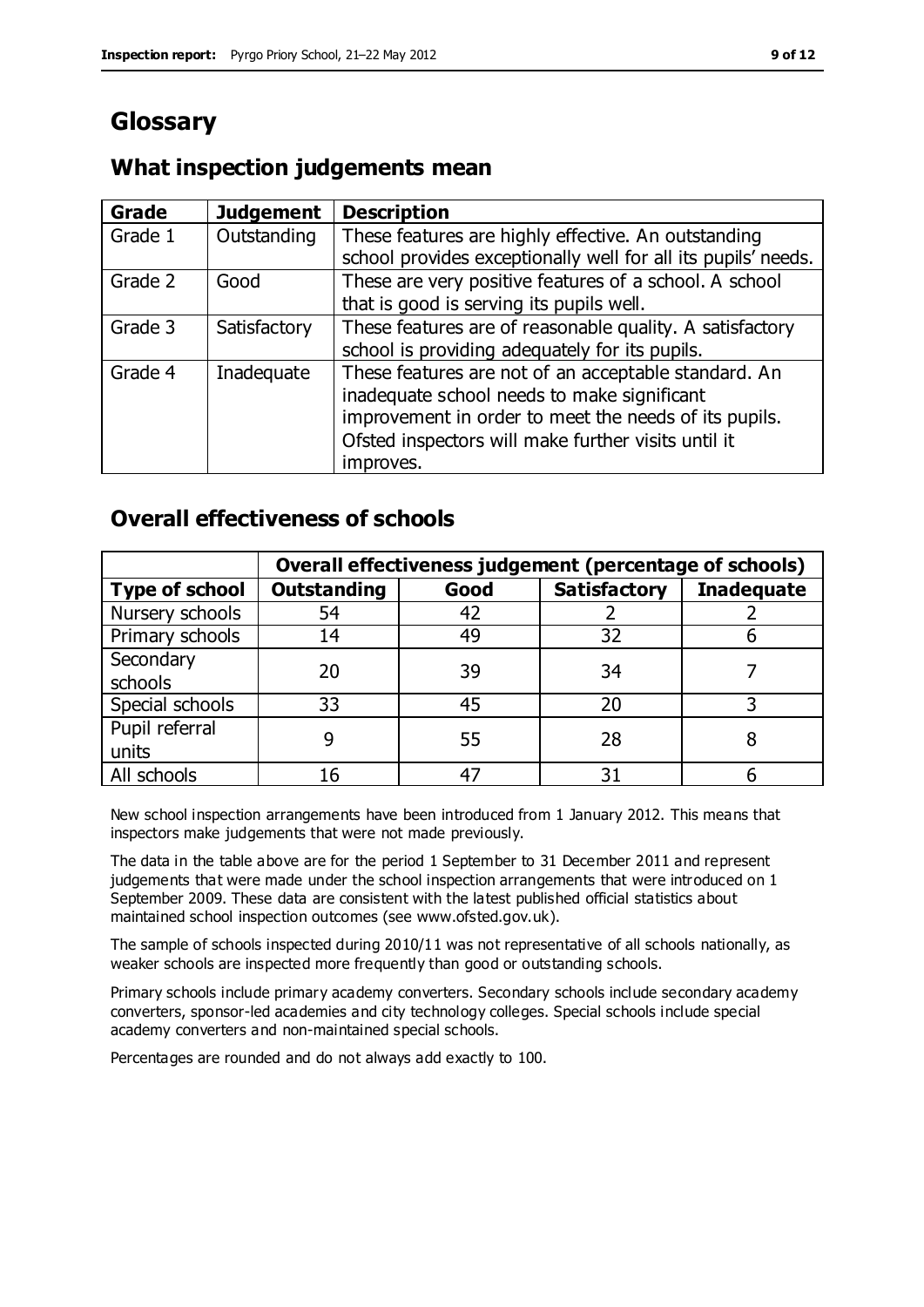## **Common terminology used by inspectors**

| Achievement:               | the progress and success of a pupil in their<br>learning and development taking account of their<br>attainment.                                                                                                        |
|----------------------------|------------------------------------------------------------------------------------------------------------------------------------------------------------------------------------------------------------------------|
| Attainment:                | the standard of the pupils' work shown by test and<br>examination results and in lessons.                                                                                                                              |
| Attendance:                | the regular attendance of pupils at school and in<br>lessons, taking into account the school's efforts to<br>encourage good attendance.                                                                                |
| Behaviour:                 | how well pupils behave in lessons, with emphasis<br>on their attitude to learning. Pupils' punctuality to<br>lessons and their conduct around the school.                                                              |
| Capacity to improve:       | the proven ability of the school to continue<br>improving based on its self-evaluation and what<br>the school has accomplished so far and on the<br>quality of its systems to maintain improvement.                    |
| Floor standards:           | the national minimum expectation of attainment<br>and progression measures.                                                                                                                                            |
| Leadership and management: | the contribution of all the staff with responsibilities,<br>not just the governors and headteacher, to<br>identifying priorities, directing and motivating staff<br>and running the school.                            |
| Learning:                  | how well pupils acquire knowledge, develop their<br>understanding, learn and practise skills and are<br>developing their competence as learners.                                                                       |
| Overall effectiveness:     | inspectors form a judgement on a school's overall<br>effectiveness based on the findings from their<br>inspection of the school.                                                                                       |
| Progress:                  | the rate at which pupils are learning in lessons and<br>over longer periods of time. It is often measured<br>by comparing the pupils' attainment at the end of a<br>key stage with their attainment when they started. |
| Safety:                    | how safe pupils are in school, including in lessons;<br>and their understanding of risks. Pupils' freedom<br>from bullying and harassment. How well the school<br>promotes safety, for example e-learning.             |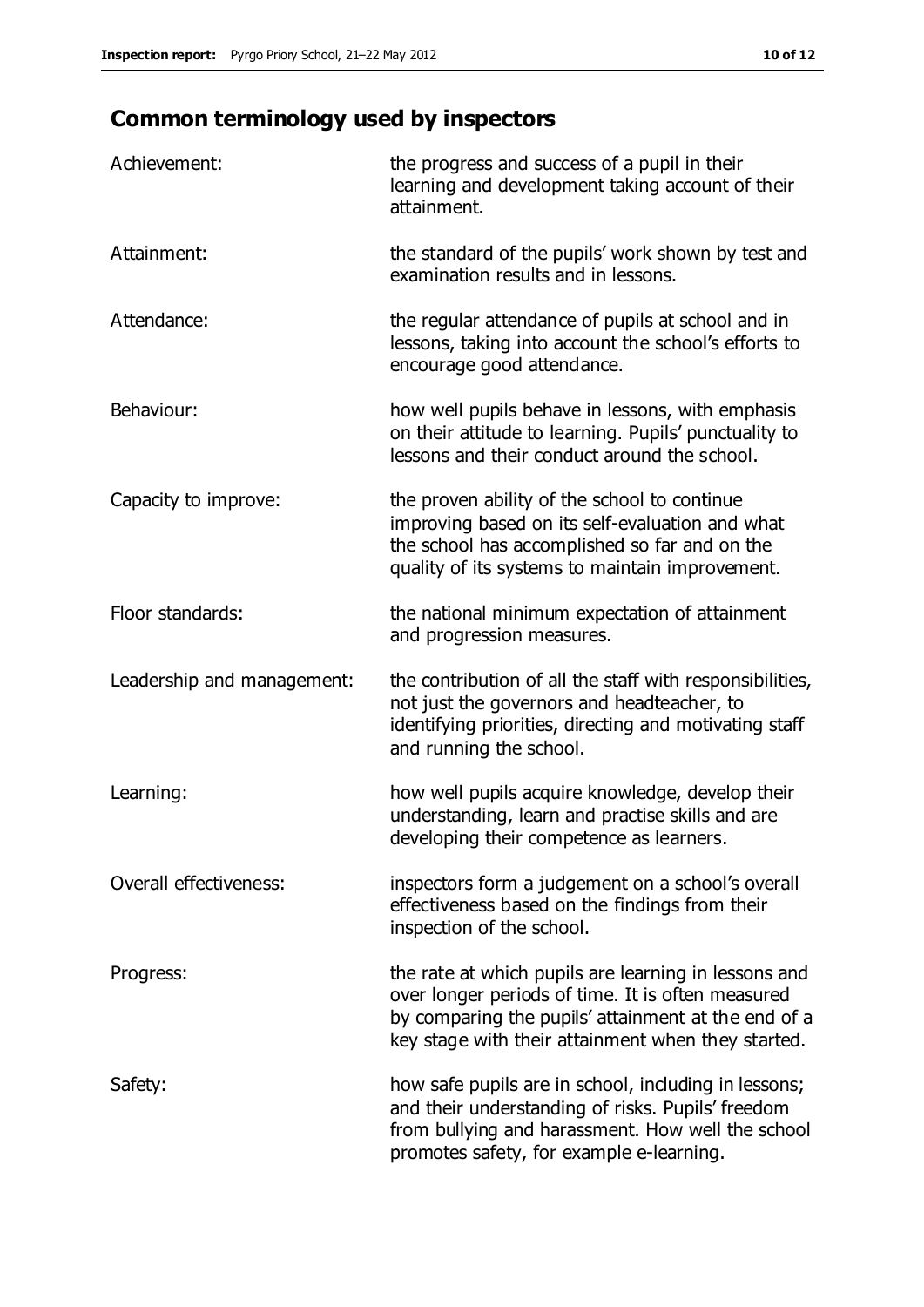#### **This letter is provided for the school, parents and carers to share with their children. It describes Ofsted's main findings from the inspection of their school.**



23 May 2012

Dear Pupils

#### **Inspection of Pyrgo Priory School, Romford RM3 9RT**

Thank you for the warm welcome you gave the inspection team when we visited your school recently. We saw that you work hard and are proud of the part you play in school life. Inspectors were particularly impressed by your confident answers to their questions. We found that Pyrgo Priory is a good school. These are the things we liked most.

- As you told us, the headteacher, staff and governors take care of you and make sure you are kept safe.
- Teaching is good, particularly at Key Stage 2, and in almost all lessons teachers make sure you can learn in a calm atmosphere.
- Your positive attitudes to learning and good behaviour contribute significantly to making the school calm and happy.
- Your writing has improved considerably, partly because you are given opportunities to develop your skills in a wide range of subjects.
- The school has formed strong links with your parents and carers to support your learning.
- You understand clearly how to keep yourselves safe and deal with any risks you might face.

In order to improve learning further, we have asked your school to bring teaching consistently up to the quality of the best and to increase the progress of the children in Nursery and Reception.

You can play your part in helping the school to get even better by continuing to work hard. Some of you also need to improve your attendance and punctuality.

Yours sincerely

Martin Beale Lead inspector